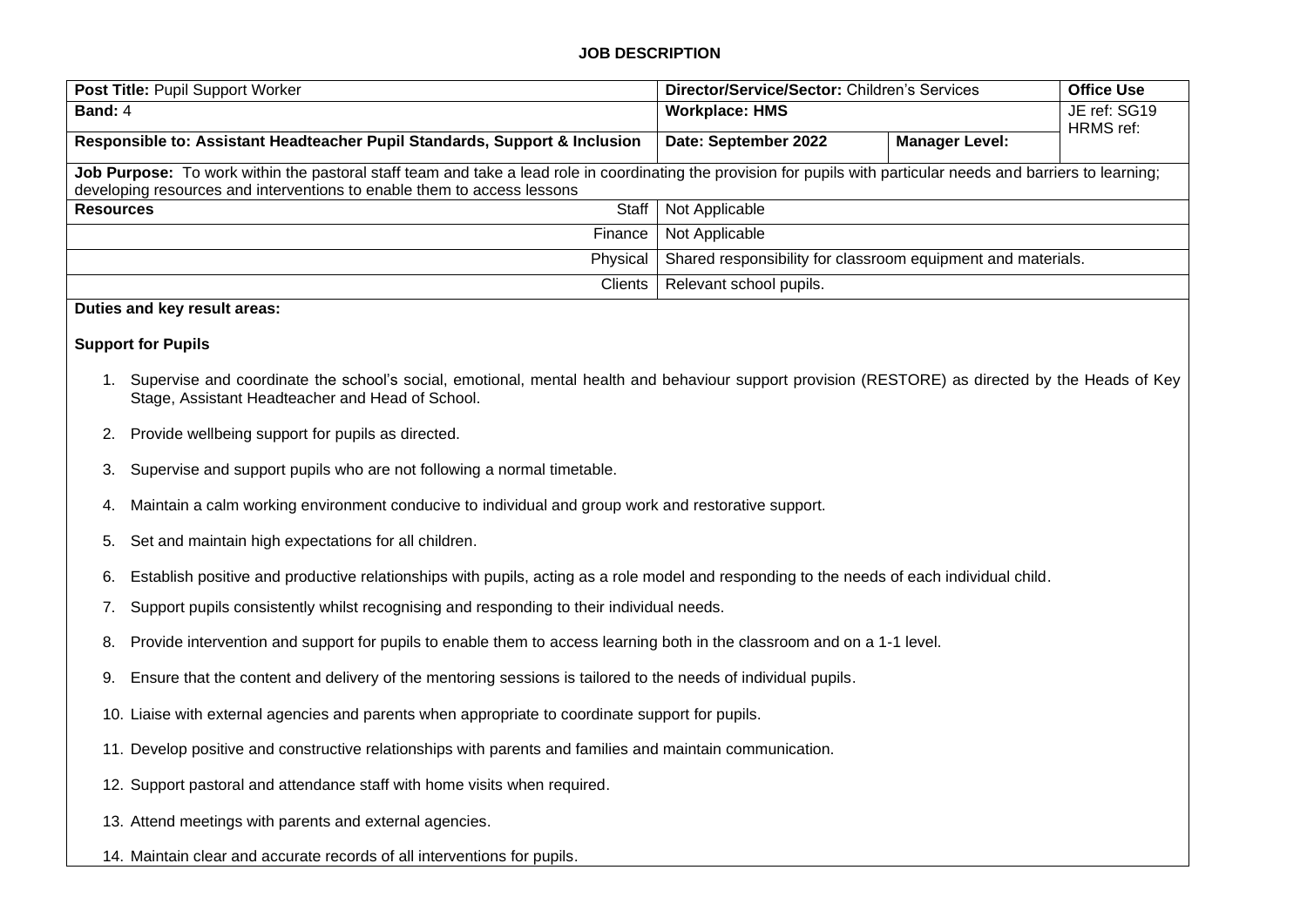- 15. Manage behaviour of pupils.
- 16. Support with after school detentions until 4.30pm when required.
- 17. Meet regularly with Heads of Key Stage and AHT to discuss needs and support of pupils.
- 18. To have knowledge of wider agencies and organisations and additional support available.
- 19. Support with supervision of lunchtime detentions.
- 20. Any other duties as directed by Assistant Headteacher and/or Head of School.

### **Support for the Teacher**

- 1. Collate work for pupils working with you in RESTORE and support with completion of it and ensure it is returned to teaching staff with relevant feedback.
- 2. Monitor and evaluate pupils' responses to interventions and provide supporting data of impact.
- 3. Develop positive working relationships with teaching and support staff.
- 4. Communicate attendance in the behaviour unit with teaching staff.
- 5. Support teachers with restorative work with pupils to re-integrate them to lessons.
- 6. Where necessary and appropriate, provide in-lesson support for teaching staff the management of pupil behaviour for key pupils.
- 7. Assist in the development, implementation and monitoring of systems relating to pupil attendance and reintegration.
- 8. Provide administrative support to teachers in the preparation of reports on pupils with social, emotional and behavioural needs including:
	- Dealing with correspondence
	- Analysis of attendance data
	- Compilation of data
	- Making telephone calls

#### **Support for the School**

- 1. Comply with all school policies relating to:
	- Health and Safety
	- Equal Opportunities
	- Child Protection and Safeguarding
	- Confidentiality and data protection.
- 2. Work to promote the ethos and vision of the school.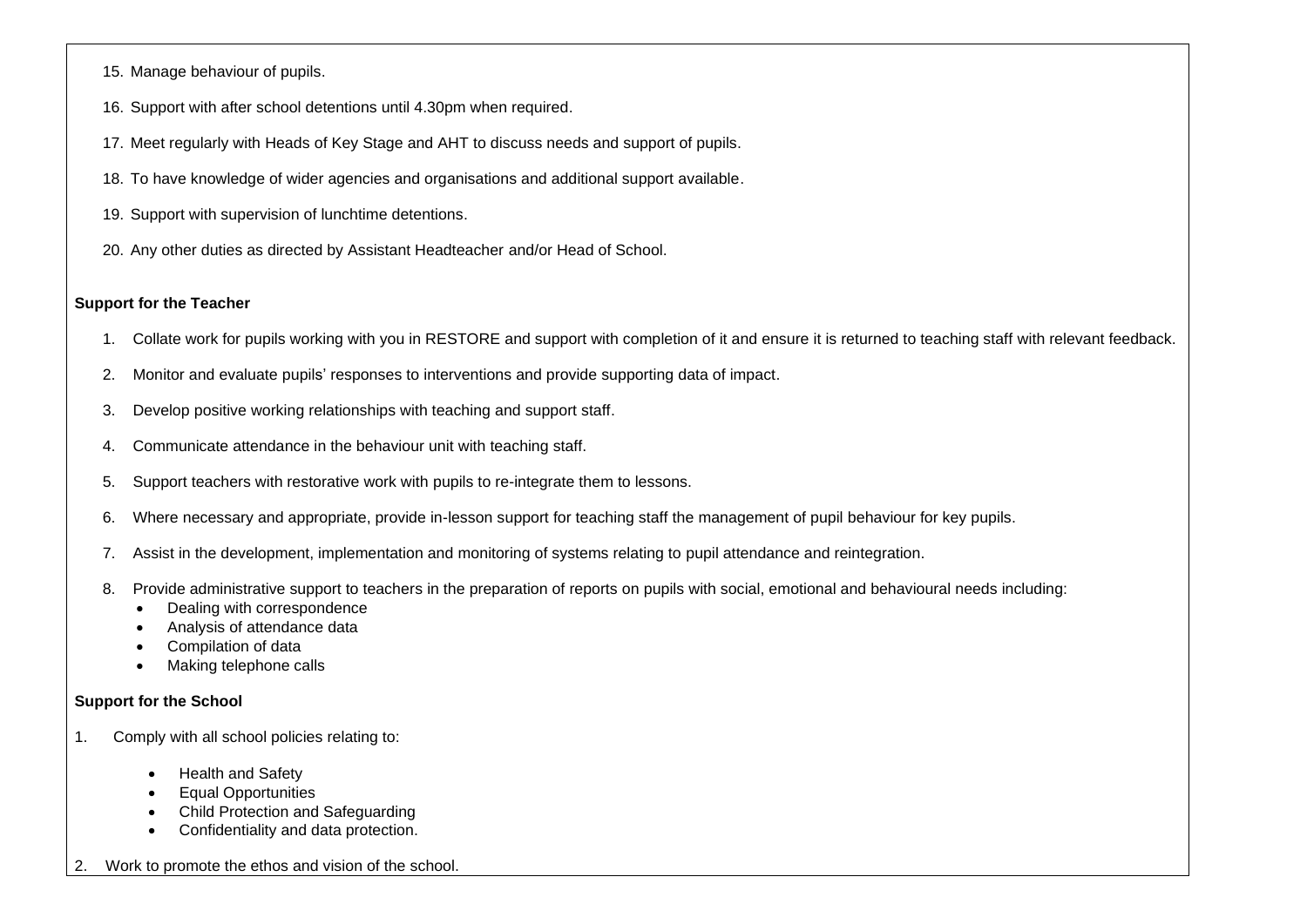|  |  | 3. Participate in training and development, and activities that contribute to the management of performance. |  |  |  |
|--|--|--------------------------------------------------------------------------------------------------------------|--|--|--|
|--|--|--------------------------------------------------------------------------------------------------------------|--|--|--|

- 4. Assist with the management of pupils outside the classroom e.g. lunch times and outside the school e.g. school trips as directed by the class teacher and member of the school's management.
- 5. Attend and participate in regular meetings.
- 6. Assist in the development multi-agency contacts to support the learning and development of children.
- 7. To undertake other duties and responsibilities as required commensurate with the grade of the post.

This school is committed to safeguarding and promoting the welfare of children and young people and expects all staff and volunteers to share this commitment. You are therefore under a duty to use the school's procedures to report any concerns you may have regarding the safety or well-being of any child or young person.

The duties and responsibilities highlighted in this Job Description are indicative and may vary over time. Post holders are expected to undertake other duties and responsibilities relevant to the nature, level and extent of the post and the grade has been established on this basis.

| Work Arrangements       |  |  |
|-------------------------|--|--|
| Transport requirements: |  |  |
| Working patterns:       |  |  |
| Working conditions:     |  |  |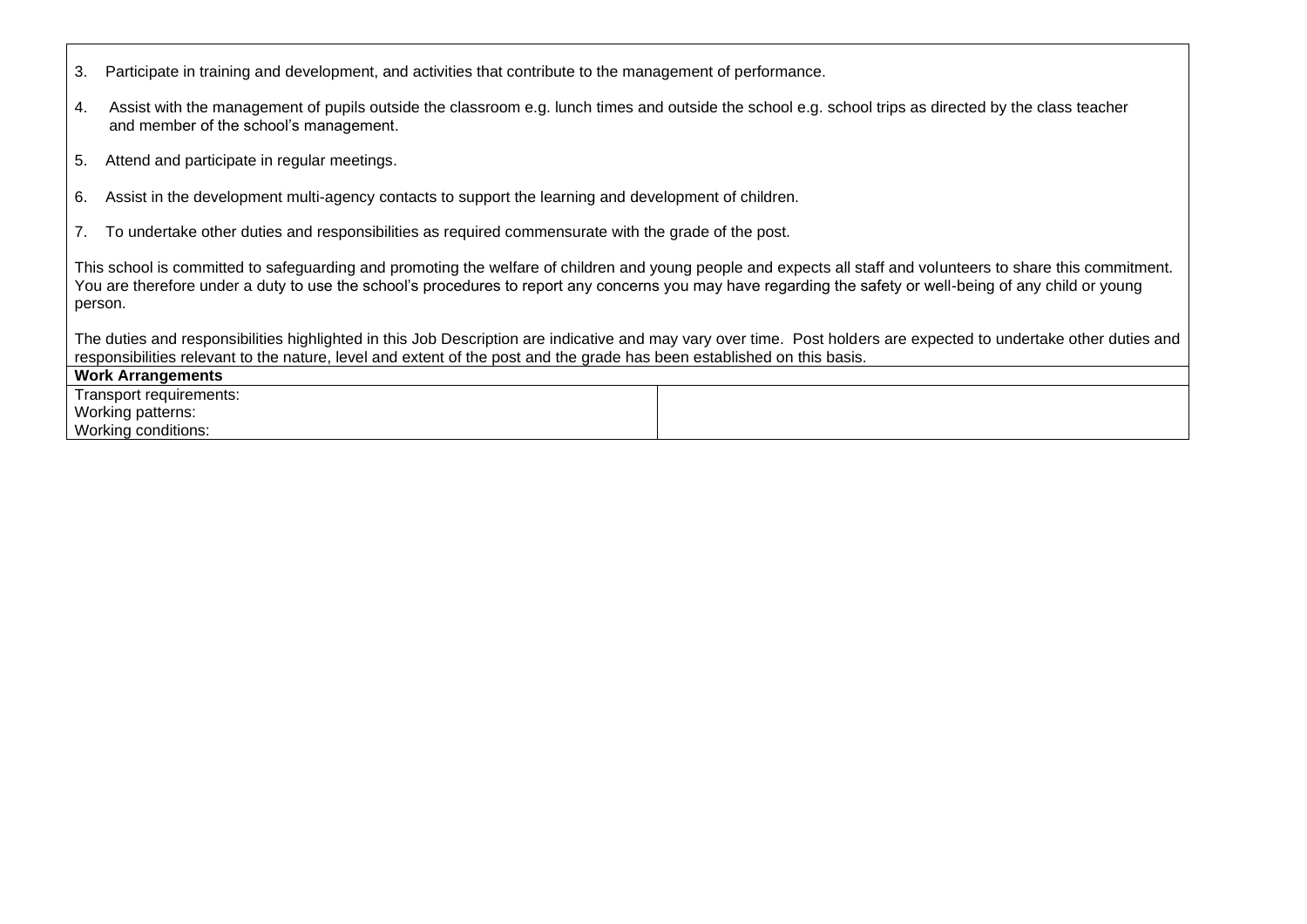# Northumberland County Council **PERSON SPECIFICATION**

| Post Title: Federation Senior Learning Support Assistant                                               | Ref: SG19<br>Director/Service/Sector: Children's Services                                                        |          |
|--------------------------------------------------------------------------------------------------------|------------------------------------------------------------------------------------------------------------------|----------|
| <b>Essential</b>                                                                                       | <b>Desirable</b>                                                                                                 |          |
|                                                                                                        |                                                                                                                  | by       |
| <b>Knowledge and Qualifications</b>                                                                    |                                                                                                                  |          |
| Very good numeracy and literacy skills (Level 2);                                                      | HSAW First Aid Certificate or equivalent;                                                                        | (a), (i) |
| NVQ 3 for teaching Assistants or equivalent qualifications (NNEB)                                      | Related teaching or mentoring qualifications                                                                     |          |
| Participated in relevant training related to various national strategies e.g. literacy<br>and numeracy | Knowledge of relevant policies including safeguarding, health and<br>safety, data protection etc.                |          |
|                                                                                                        | Training and qualifications related to working with young people with<br>social, emotional and behavioural needs |          |
|                                                                                                        |                                                                                                                  |          |
| <b>Experience</b>                                                                                      |                                                                                                                  |          |
| Working with children of the relevant age                                                              | Supervising small groups of children                                                                             | (a), (i) |
| Working with children with SEND/additional needs including behavioural<br>difficulties.                | Counselling skills                                                                                               |          |
| <b>Basic clerical skills</b>                                                                           | Experience of working in the school environment.                                                                 |          |
|                                                                                                        | Experience of working with young people with difficult behaviour                                                 |          |
| Working with children with additional needs                                                            |                                                                                                                  |          |
| <b>Skills and competencies</b>                                                                         |                                                                                                                  |          |
|                                                                                                        |                                                                                                                  |          |
| Ability to relate well to young people and adults.                                                     |                                                                                                                  | (a), (r) |
| Effective ICT skills and 3 years' experience of using ICT in a learning<br>environment                 |                                                                                                                  | (i)      |
| Ability to complete admin requirements to a high standard including the use of<br>Microsoft Office     |                                                                                                                  |          |
| Ability to use other types of learning technology:                                                     |                                                                                                                  |          |
| Photocopying<br>$\bullet$                                                                              |                                                                                                                  |          |